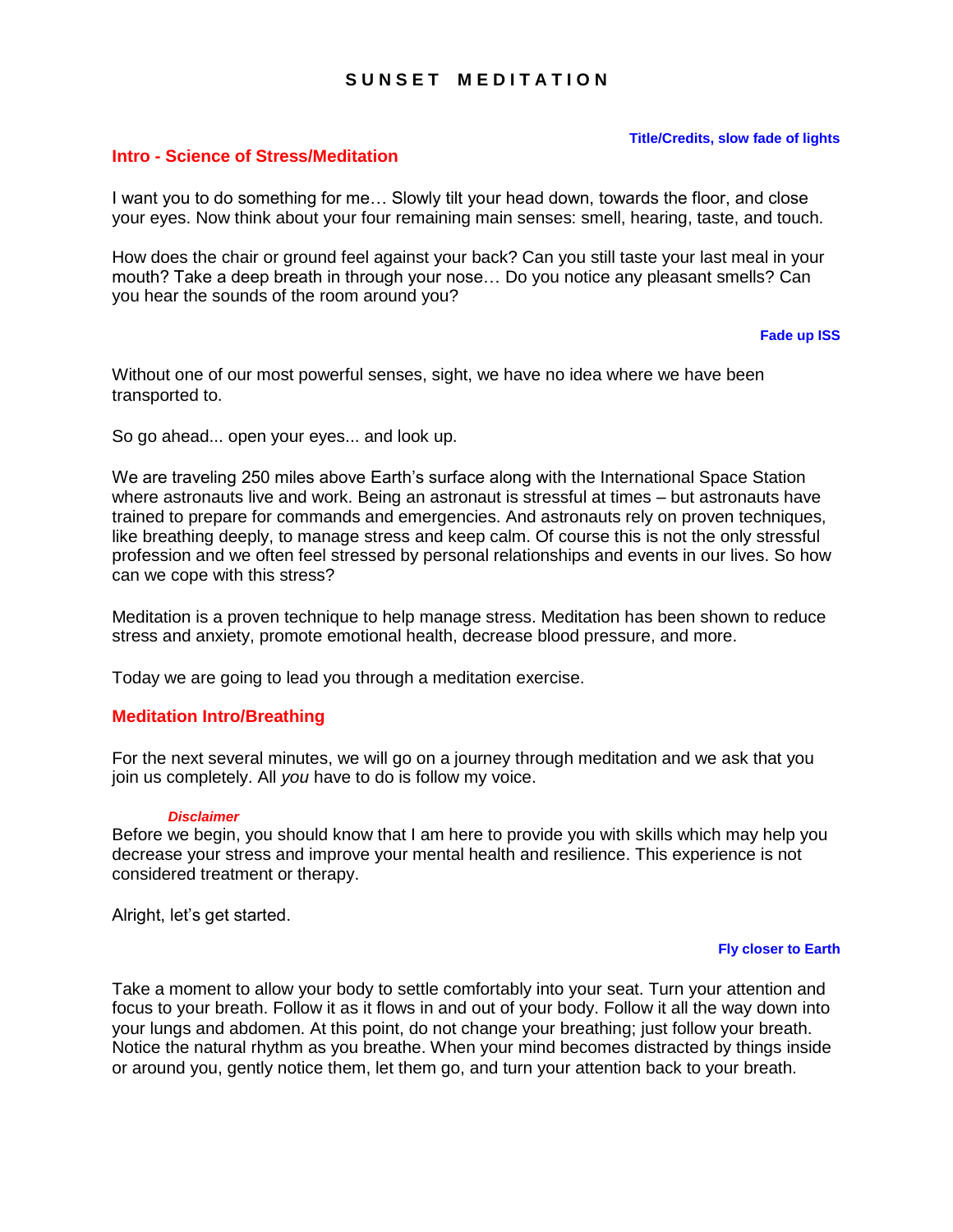Begin to take slower, longer, and deeper breaths. Fill your lungs a little more with each. Allow your stomach to naturally expand as you breathe in and relax as you exhale.

Allow your breathing to find its own, new pace; slower than before, longer than before, deeper than before.

Continue to breathe this way as we move along our journey together. Notice what changes in your body and mind - embrace it, let it go, and see what comes next.

# **Predusk**

Slowly let your attention drift across the sky. Take your time and be curious. Allow your attention to rest if something piques your interest and inspires wonder.

What do you notice? What are you drawn to?

As you continue to take in the sights around you, take a moment to return to your breath. Continue to breathe slowly and deeply. Notice any thoughts and feelings that may be emerging in your mind and then gently let them go. This time is just for you. This time is for you to relax.

Appreciate the beauty and color around you. Notice the subtle changes of shapes and colors in the sky. Appreciate how amazing our planet is.

Bring your focus to the Sun. It is constant and steady, but slowly setting. Follow it as it gets closer to the horizon. As it does, you will feel yourself becoming even more and more relaxed.

## **Setting Sun**

-----------------------------------------------break in narration------------------------------------------------------

## **Stars & Aurora Emerging**

### **Stars and Aurora emerge**

Take a moment to return to your breath. Continue to breathe slowly and deeply.

And appreciate the beauty and color around you.

As each moment passes, continue to relax - be still & present in each moment - and breathe.

Gently let any thoughts and feelings go.

Just appreciate the beauty around you.

Appreciate how amazing our universe is.

### **Outro**